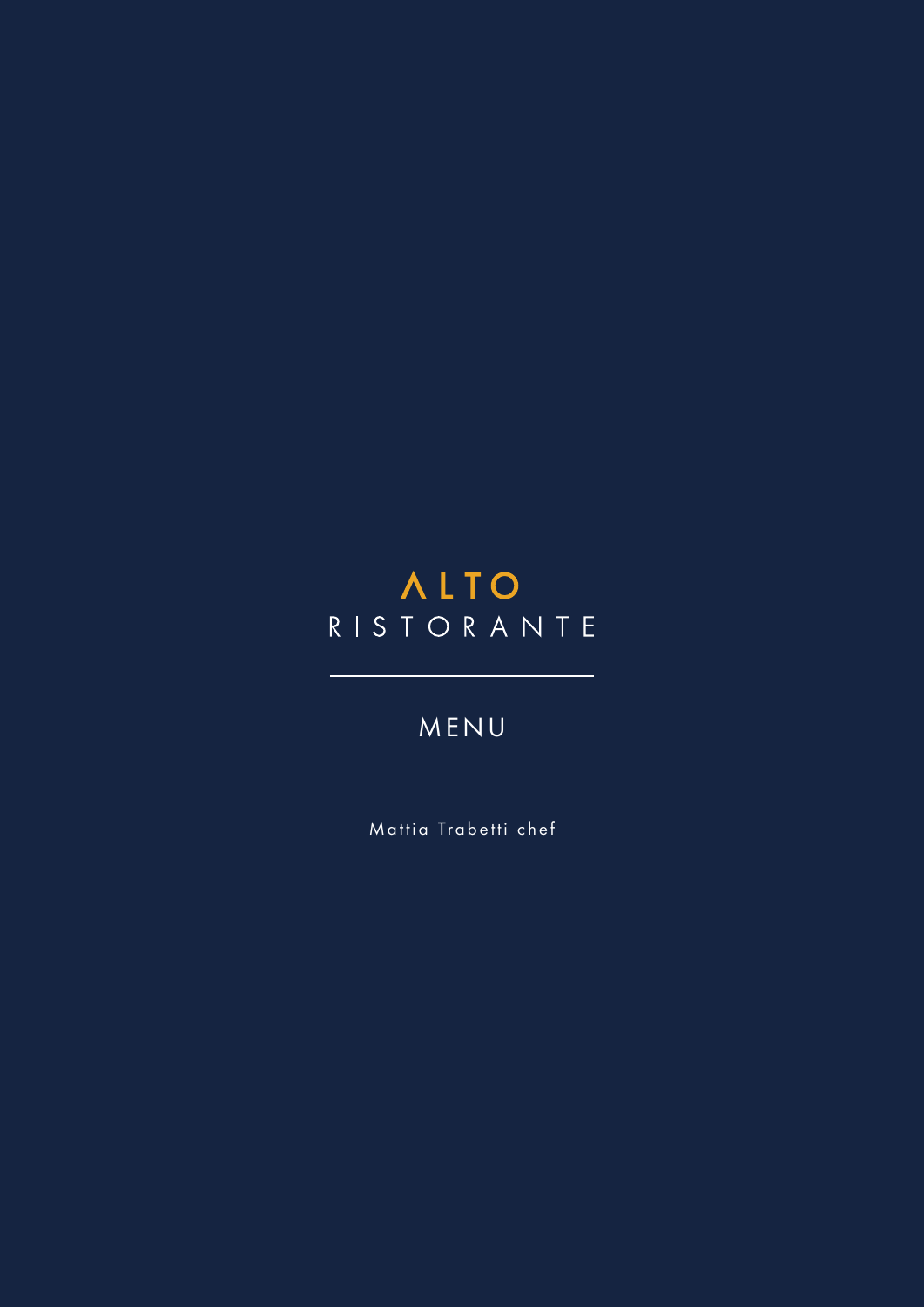### ATTO VEGETALE

*A 5 vegetarian course experience to discover seasonal flavors of our territory offers during springtime.*

Green asparagus, agretti (monks beard), yogurt and green curry mayonnaise

> Red onion, marinated yolk and wild rocket emulsion

Risotto, marinda tomato, kumquat and toasted black olives

> Pea chawanmushi, glazed jackdaws and chicory coffee powder

Crème with honey, strawberries, hazelnuts and pinecone idromiele

#### € 70

*Wine pairing* € *45*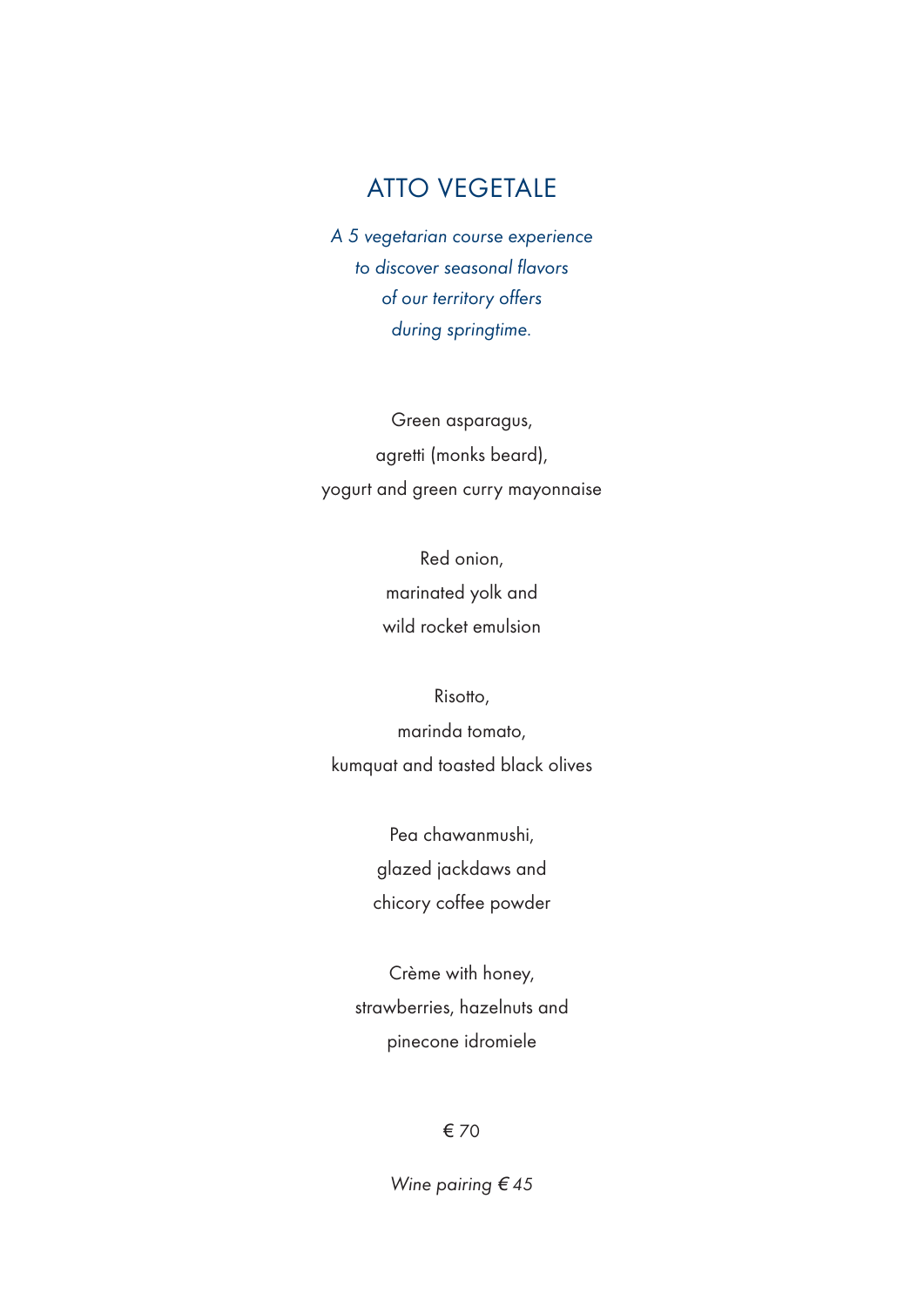### **BRACE**

*A 5-course* 

*experience from the rediscover of primordial cuisine to its exalting evolution. High heat, burning coals and smoking process.*

> Spring mushrooms variety, stock of game meat and erba lepre

> > Rib of "Mora Romagnola" and almonds

Diavola style chicken Ravioli

Veal meat with green pepper and white asparagus

> Burnt ricotta flan and passion fruit sorbet

> > € 70

*Wine pairing* € *<sup>50</sup>*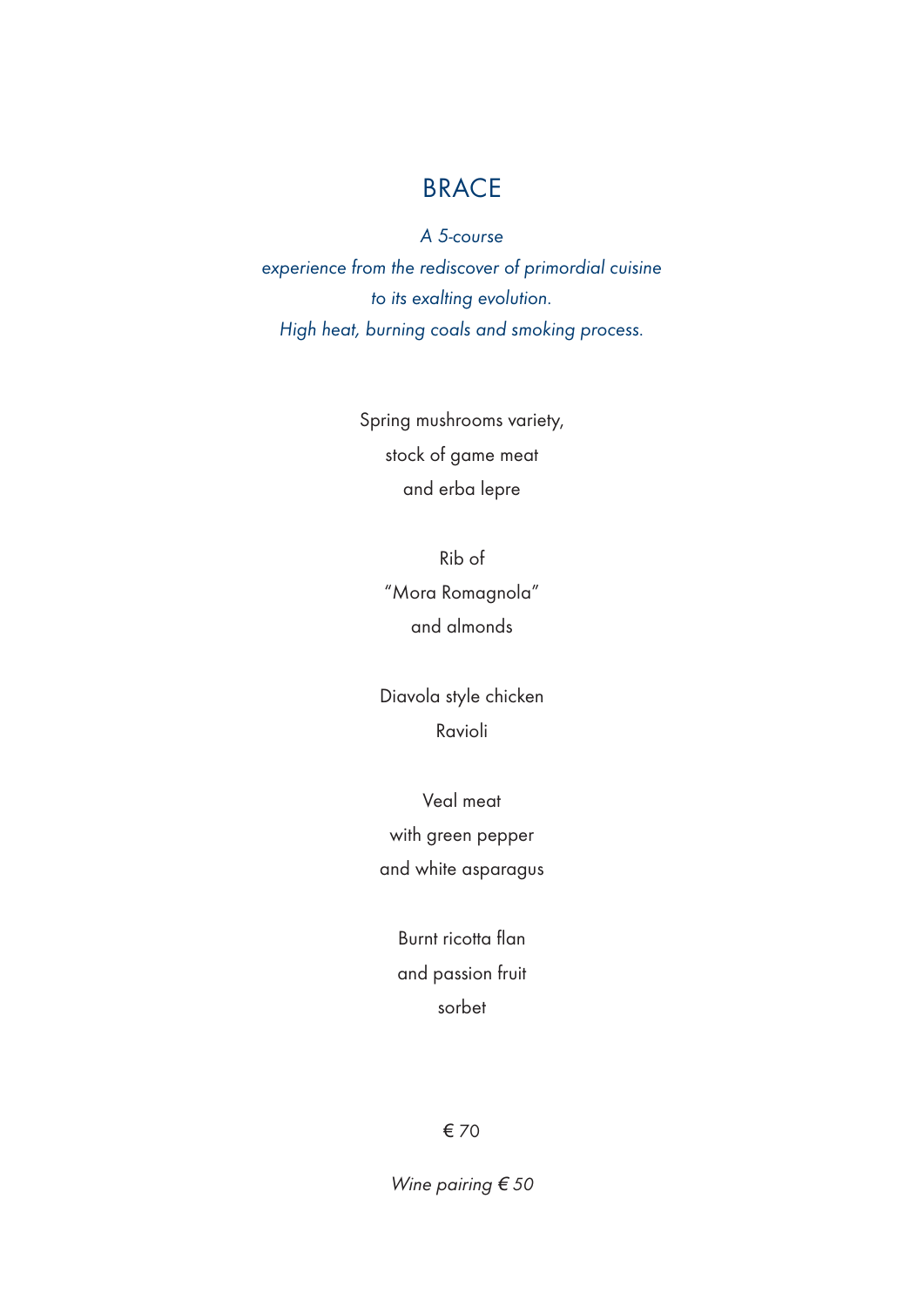### A MENTE APERTA

*The experience and creativity of the chef in 8 courses.*

Carrot, lemon, amaranth and rooibos

"Picasso" buffalo

Beef diaphragm, rhubarb and capers

Cappelletti, black hazelnuts and bourbon

> Gnocchi parigina style, snails and nduja oil

Cod, black truffle, black garlic sauce and celeriac chips

Duck breast, trout garum, stuffed morels and duroni in honey vinegar

"Sweet Thought"

€ 90

*Wine pairing* € *60*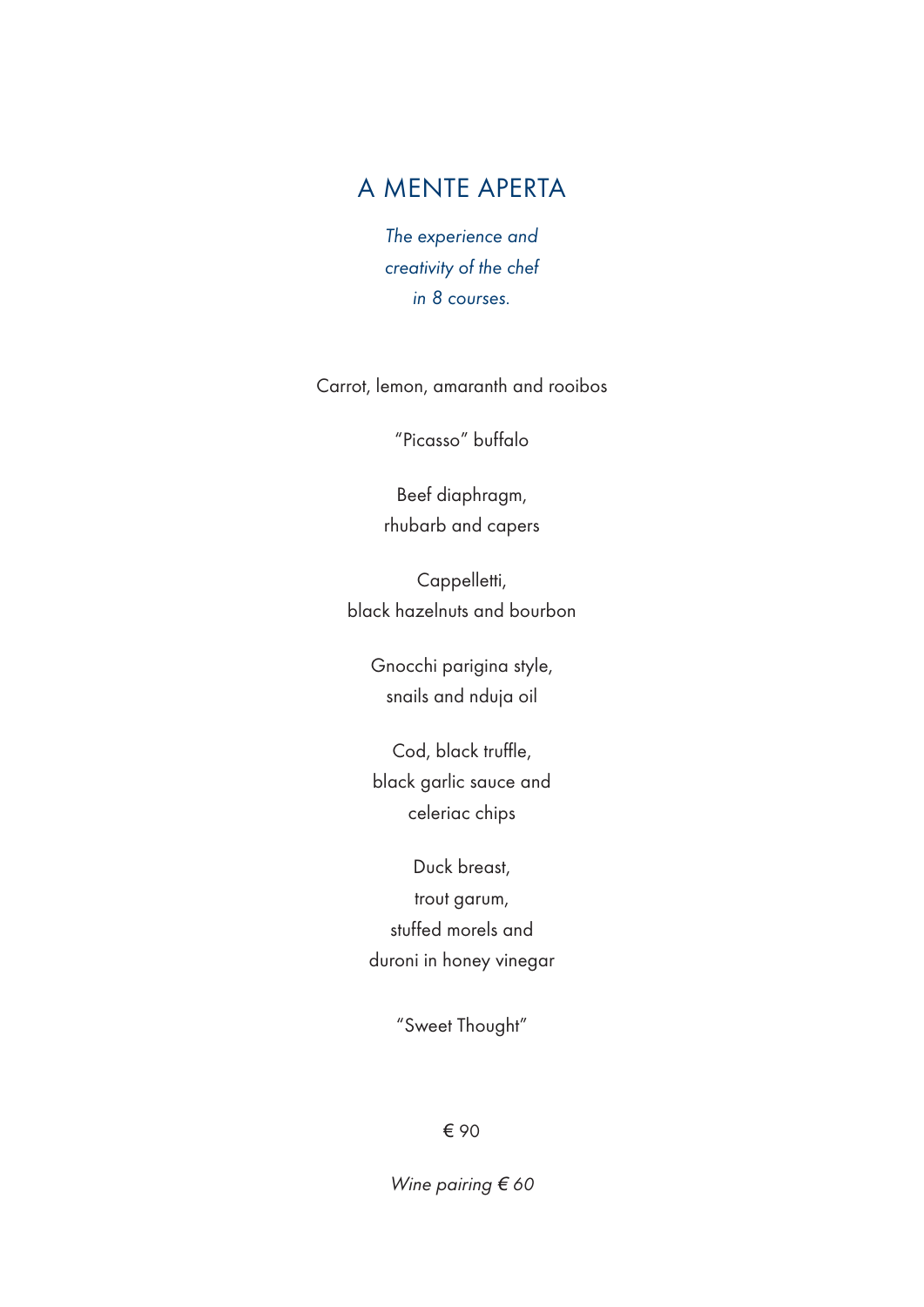# À LA CARTE MENU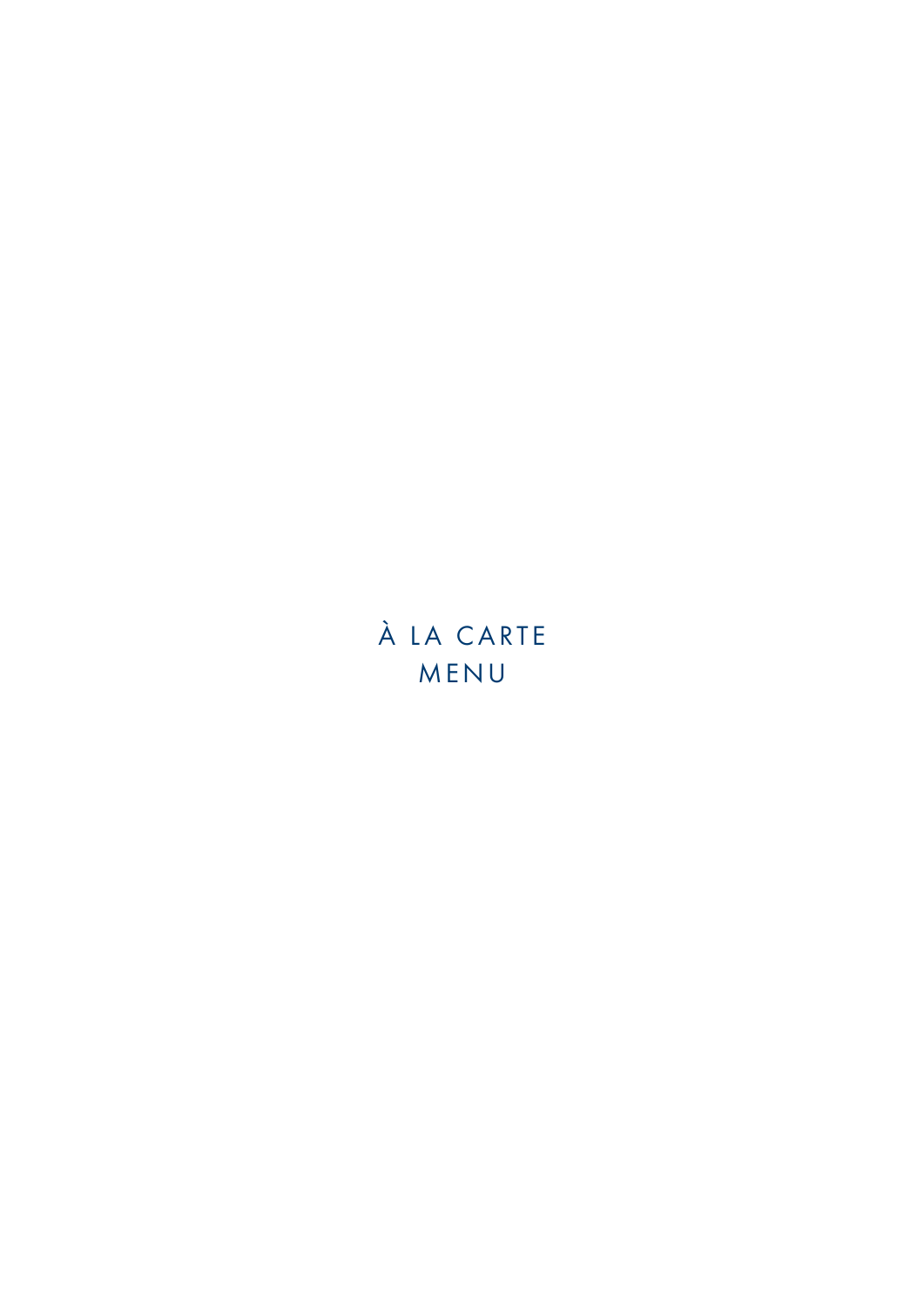### APPETIZERS

Green asparagus, agretti (monks beard), yogurt and green curry mayonnaise € 20

Rib of "Mora Romagnola" almonds € 22

Trout, green bean salad and horseradish cream € 22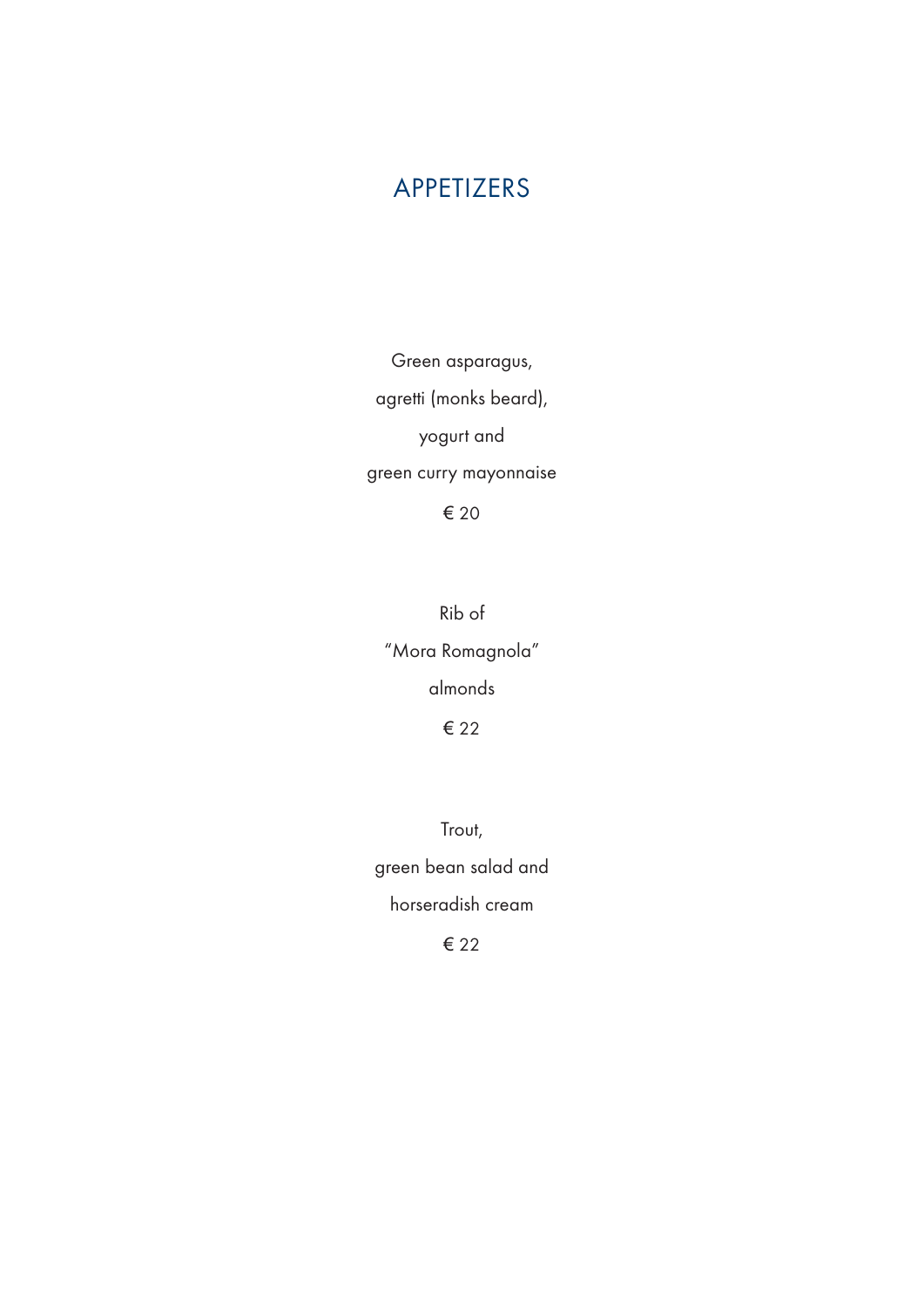## FIRST DISHES

Risotto, marinda tomato, kumquat and toasted black olives € 24

> Diavola style chicken ravioli € 26

Spaghetti, wild herbs pesto and clams € 26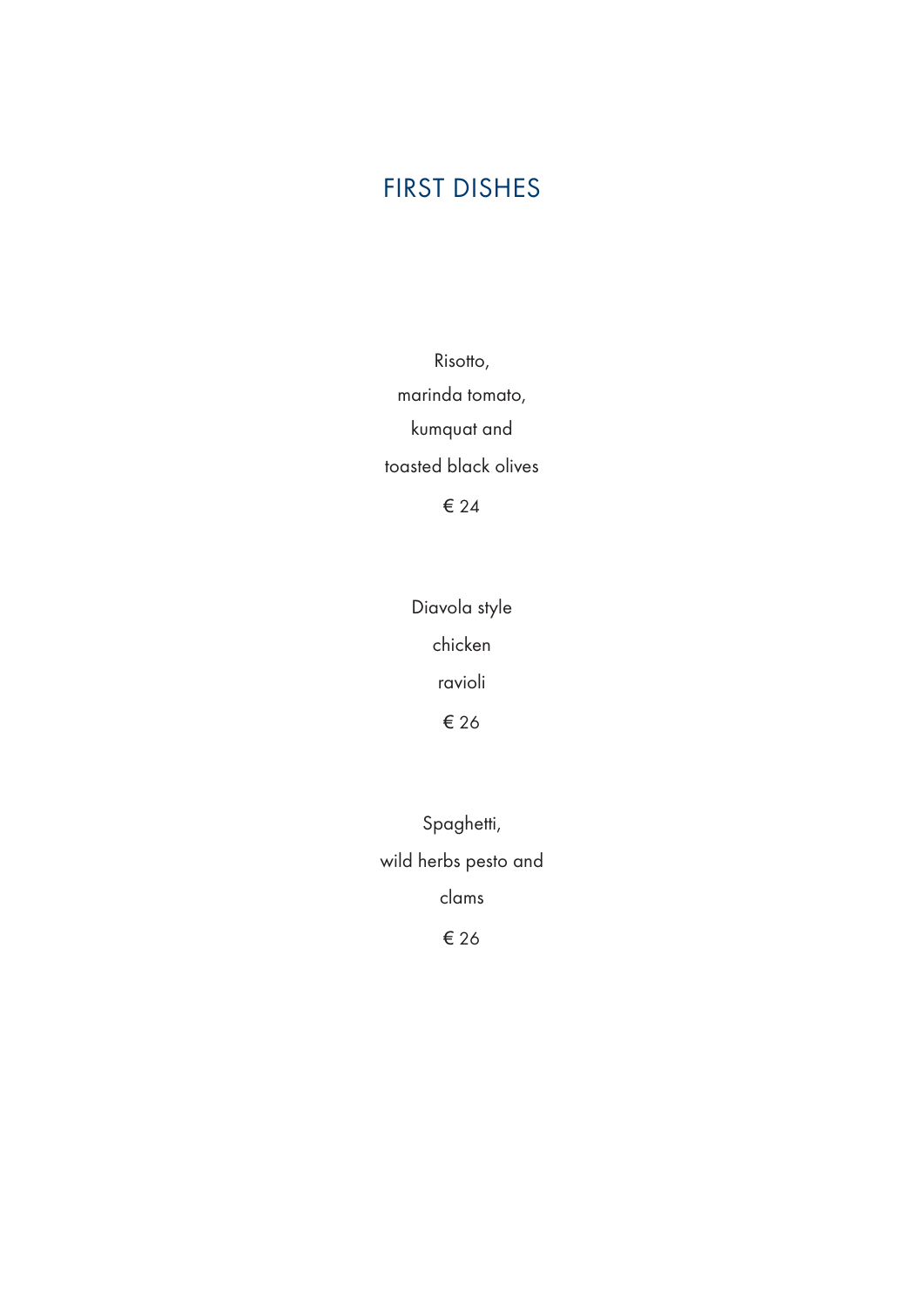# MAIN COURSES

Pea chawanmushi, glazed jackdaws and chicory coffee powder € 28

Veal meat with green pepper and white asparagus and spugnole € 30

Cod, black truffle, black garlic sauce and celeriac chips € 30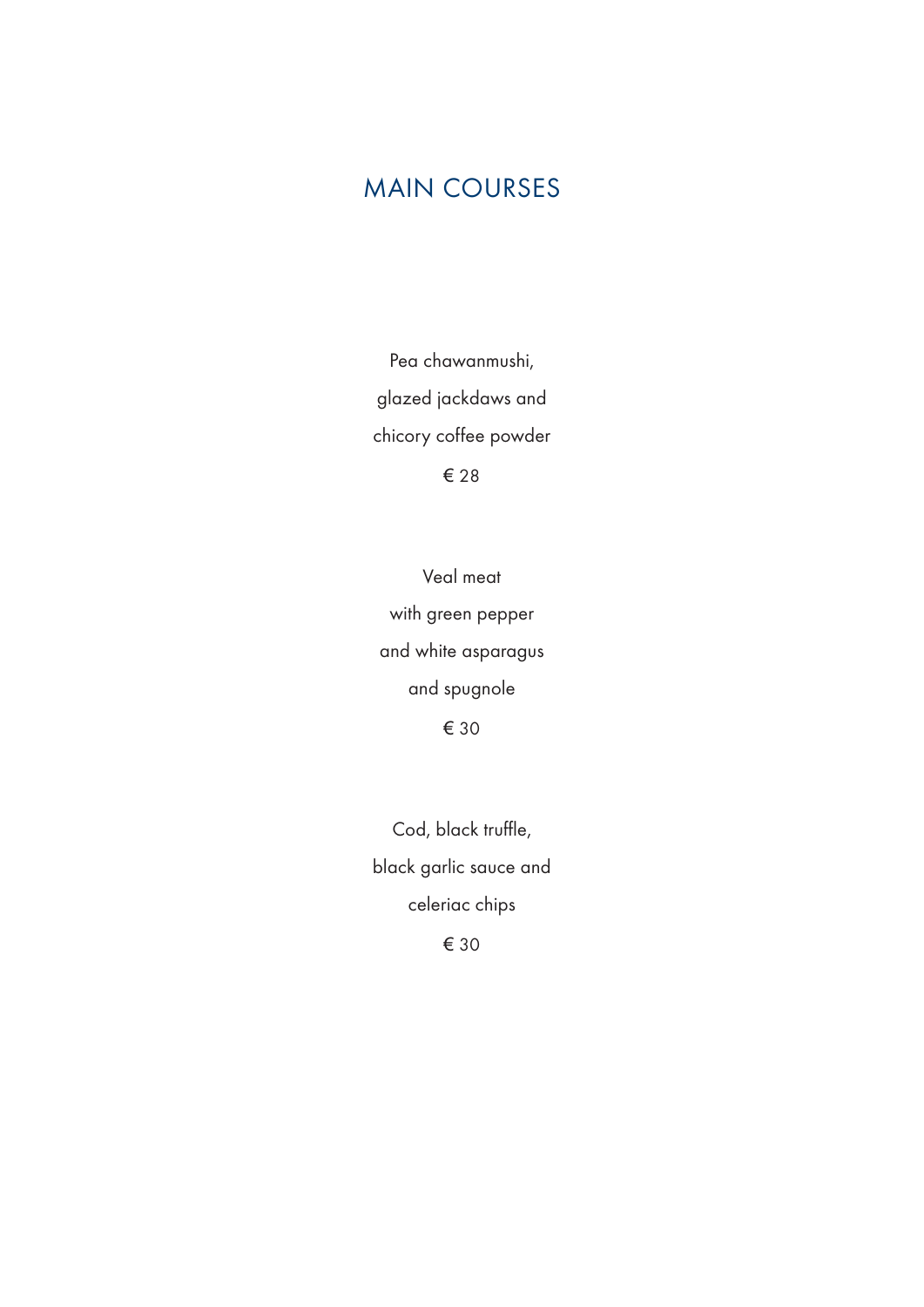#### DESSERTS

Crème with honey, strawberries, hazelnuts and pinecone idromiele € 14

Burnt ricotta flan and passion fruit sorbet € 14

Marble gress

€ 14

Selection of Italian cheeses

€ 18